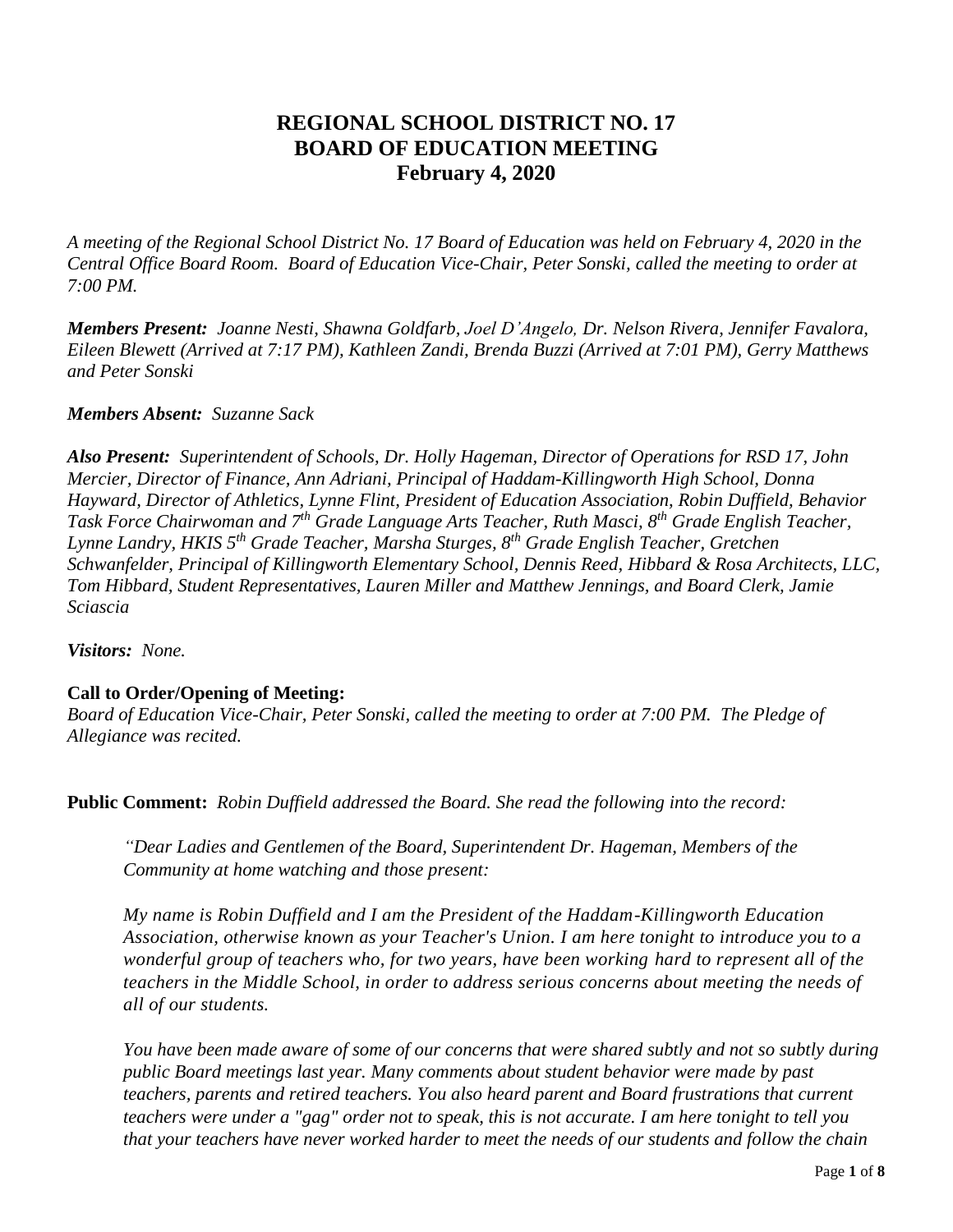*of command to maintain Student and Family Privacy, as well as maintain the trust and respect of the Community.*

*This is the HKEA Behavior Task Force that was instituted in the Spring of 2019, as a result of increased disruptive behaviors impacting instruction at the Middle School. After two years of failed attempts, to improve Student Behavioral Support within existing Committees and Leadership Teams with previous Administration, teachers sought Union support to promote more productive solutions.*

*The Task Force, supported by our Connecticut Education Association University Representative, Gloria Dimon, and two CEA Specialists, created a Teacher Survey that asked Middle School teachers to share their experiences. The responses clearly demonstrated the need for increased behavioral support. The results were shared with the former Superintendent, the then Assistant Superintendent Dr. Hagemen and the former Middle School Building Principal, outlining the impact of the behaviors observed on the learning environment of the other students. The Task Force in conjunction with Administration worked throughout the early parts of the summer to prioritize focus areas.*

*Administration changes brought forth a positive energy to begin anew. We continued to work in collaboration with Dr. Hageman, Delores Bates, the new Middle School Principal, and Dr. Kris Lindsay, our Special Education Director, to promote communication between Administration and teachers and to establish best practices to meet the needs of some of our most challenging students.*

*The first half of this has proven that together we can change the climate of a building and work together to support the difficult work that we do every day. Teachers and Administrators working together to communicate a clear message of expectations centered around "Being your best selves" and actively encouraging and supporting all of our movement in that direction, students and staff. The majority of our students are responding to the positive energy and support as evidenced by these two notebooks. The first is my paper copies of the discipline write ups for*  last year and this second notebook is the record for the first half of this year. While I *acknowledge that it is a different group of students, I would argue, the difference our collaborative work is having on our school is dramatic for the majority of our students.*

*Teachers continue to examine behaviors that impact a loss of instruction for students. We recognize a growing number of at-risk students requiring a level of clinical support beyond the scope of the professionals currently employed in our District. The number of students requiring individual behavior management plans, and crisis intervention plans, continue to rise. These students and families are in need of specialized clinical experts, to provide individual, group, and family therapies, immediate crisis intervention, and parent support programs. Most of these services are only currently available to our students and families through outplacement or extended day programs in alternative school settings. Our most at-risk students could remain part of our school Community, in a least restrictive setting, while receiving the level of support required to be ready to learn. The reduction in disruptive behavior would improve our school culture and climate for students and staff, as well as increase academic achievement.*

*This group is here to remind you that your District is filled with caring professionals who want the best for students, both academically and emotionally. We are working every day to improve*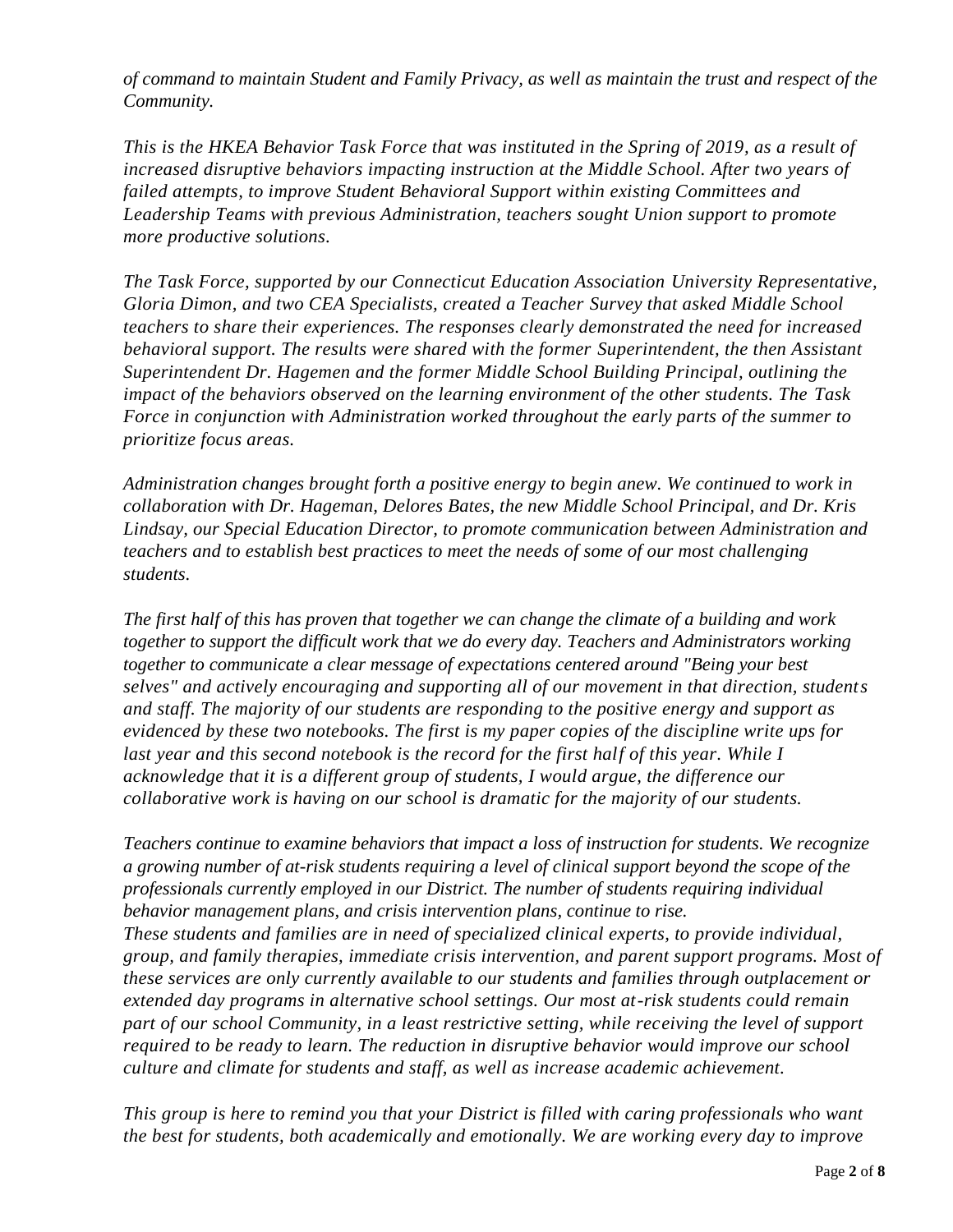*the education of the whole child and every child. We were not vocal in the midst of so much community turmoil because we were focused on our students and our school. The needs and privacy of these students and families had no place in those structural decisions.*

*Now we are asking you to help us move forward. As advocates for all of our students, we sincerely hope serious consideration can be directed to providing the appropriate support that students and families need in our District."*

*Respectfully submitted,*

*Robin Duffield - HKEA President - Grade 8 Science Teacher Ruth Masci - Behavior Task Force Chairwoman - Grade 7 Language Arts Teacher Lynne Landry - Grade 8 English Teacher Marsha Sturges - Former HKMS and current HKIS grade 5 Teacher Michele Ouellete - HKIS / HKMS Lead Teacher for Student Life Jenn Leavitt - Grade 7 Math Teacher Gretchen Schwanfelder - Grade 8 English Teacher*

# **Approval of Minutes:**

*Approval of Minutes for the following Board Meetings:*

- A. Approval of Minutes for the January 7, 2020 Board of Education Meeting
- B. Approval of Minutes for the January 21, 2020 Board of Education Education Session Meeting

*Shawna Goldfarb MOVED and Kathy Zandi SECONDED a motion to approve the minutes as presented.* 

*Motion passed unanimously 9-0-0 by the following Show of Hands:*

| Kathleen Zandi YES $\sqrt{NQ}$ | A                                      | Shawna Goldfarb YES $\sqrt{NQ}$      |                       | $A_{-}$      |
|--------------------------------|----------------------------------------|--------------------------------------|-----------------------|--------------|
| Peter Sonski                   | YES $\sqrt{}$<br>NO<br>$\cdot$ $A$     | Jennifer Favalora YES $\sqrt{}$      |                       | NO A         |
|                                | Gerry Matthews YES $\sqrt{NO_A_A}$     | Dr. Nelson Rivera YES $\sqrt{}$ NO A |                       |              |
| Joel D'Angelo                  | YES $\sqrt{ }$<br>NO<br>$\overline{A}$ | Eileen Blewett                       | Absent                |              |
| Brenda Buzzi                   | YES $\sqrt{ }$<br>NO.                  | Joanne Nesti                         | YES $\sqrt{ }$<br>NO. | $\mathbf{A}$ |
|                                |                                        | <b>Suzanne Sack</b>                  | Absent                |              |

## **Report from Student Representatives:**

*Lauren Miller and Matthew Jennings updated the Board. The Mr. HK Competition is scheduled for this Friday, February 7, 2020 in the HK Auditorium at 7:00 p.m. and you will be able to purchase a ticket at the door. On February 20th and 21st , the Seniors in Drama Department will be doing their One Act Plays.*

*The National Honor Society is doing a new Activity for School Culture and have placed Stars with all the Freshmen names around the High School. The students will then have to find their names, and they will receive candy prizes. They are doing it for all Grade Levels to increase school spirit. The girls Softball Coach, Jeff Talbot, has been named Softball Coach of Year. He started in 1999 and will be honored in May at a Banquet. The Boys Swim Team has gone undefeated this year.*

*Student Representatives, Lauren Miller and Matthew Jennings, left the meeting at approximately 7:12 p.m.*

**Board Committee Reports and Future Meetings A. Facilities Subcommittee**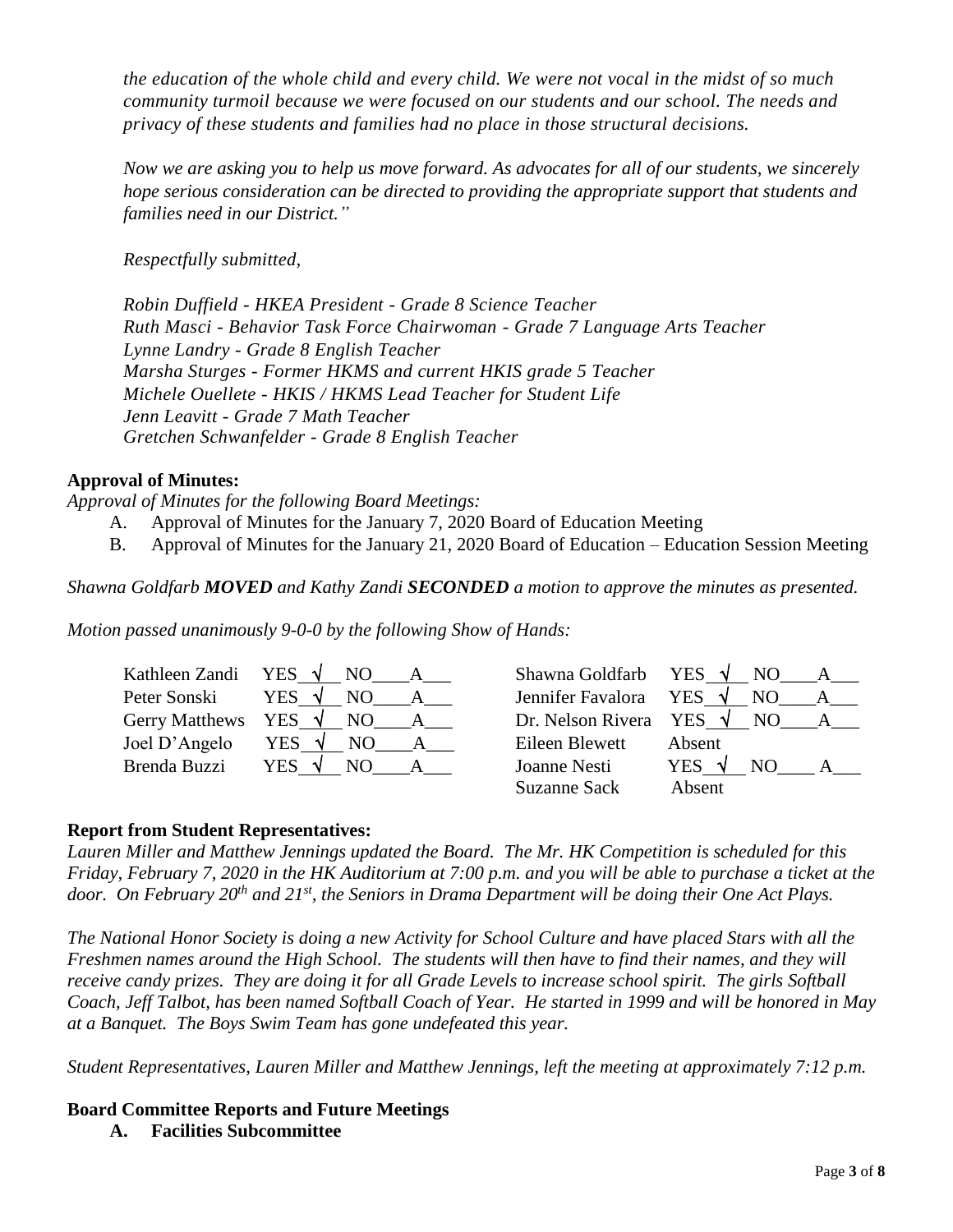*Board Vice-Chair, Sonski, updated the Board. He stated that the Committee met last evening at KES; the Committee will be meeting at all school campuses so they can become familiar with each building. They looked at the building structure and the space that is available. There are some issues that KES is having and Board Vice-Chair, Sonski, will discuss those later on in the meeting.* 

#### **B. Finance Subcommittee**

*Eileen Blewett updated the Board. (This item was revisited after the Board Liaison Reports). She spoke about the objectives of Committee and doing a cost-benefit-analysis of many areas of District. They first looked at the HK Cubs, and the Committee wanted to understand it a little more since it isn't talked about much. The Audit is complete; The Audit Books are coming to the Board soon and a representative will be coming in March to go over it. Further, Eileen spoke about how the Operating Budget is over budget and there is now a temporary freeze on spending at this point in time. The major drivers are Special Education, Out-of-District Placements and other things related to Special Education. The Committee is in the process with Superintendent Dr. Hageman and Administration Team to identify key areas that can be a save or temporary hold in the interim. She stated that the Board wasn't aware of this at referendum time last year. Superintendent Dr. Hageman and Administration Team are also working on a better way to update the Board on a more timely basis when these excessive expenditures come about.*

*Superintendent Dr. Hageman spoke about how the number of Special Education Outplacements increased dramatically since this time last year, and have become a significant cost. She spoke about how Jason Lathrop, Ann Adriani, herself, and the Administrative Team are looking at ways to reduce expenditures and other line item transfers to offset the over expenditures.* 

*The Board had discussions about Out-of-District placements that took place and what drove the budget over. There were 6 outplacements that weren't incorporated into the Budget development process last year. Superintendent Dr. Hageman stated that during the transition of Superintendents, Business Managers and other things, they did not fully realize this until after it happened. Board Member, Eileen Blewett, spoke briefly on how we have a cushion by way of health insurance. There were brief discussions about what an actual "freeze" meant and what is getting purchased and what is not. Superintendent Dr. Hageman is looking at places like not filling a resignation position for a potential cost savings, reducing professional development, looking at instructional supplies that do not directly interfere with the delivery of instruction, club stipends that are not slated to run this year, and coaching positions for Spring sports. Board Member, Joel D'Angelo, suggested that we keep track of what is being frozen.*

*Superintendent Dr. Hageman is going to look into other Budget Management Strategies.*

## **C. Policy Subcommittee**

*Joanne Nesti updated the Board. She stated how the Committee met two weeks ago, and agreed to examine all polices and bylaws over next several months. The Committee will start with Section 5000 and is hoping to get a first read to the Board at the February 25th meeting. Dr. Nelson Rivera, Joel D'Angelo and Joanne will be looking at Section 9000 on Board Bylaws in collaboration with Shipman and Goodwin who is the attorney for Board Policies.*

#### **D. Communications Subcommittee**

*Jen Favalora updated the Board. She spoke about how she contacted more newspapers to have their first article appear in it. Gerry is writing the piece on the HKHS Energy Project.*

#### **E. Personnel and Evaluation Subcommittee**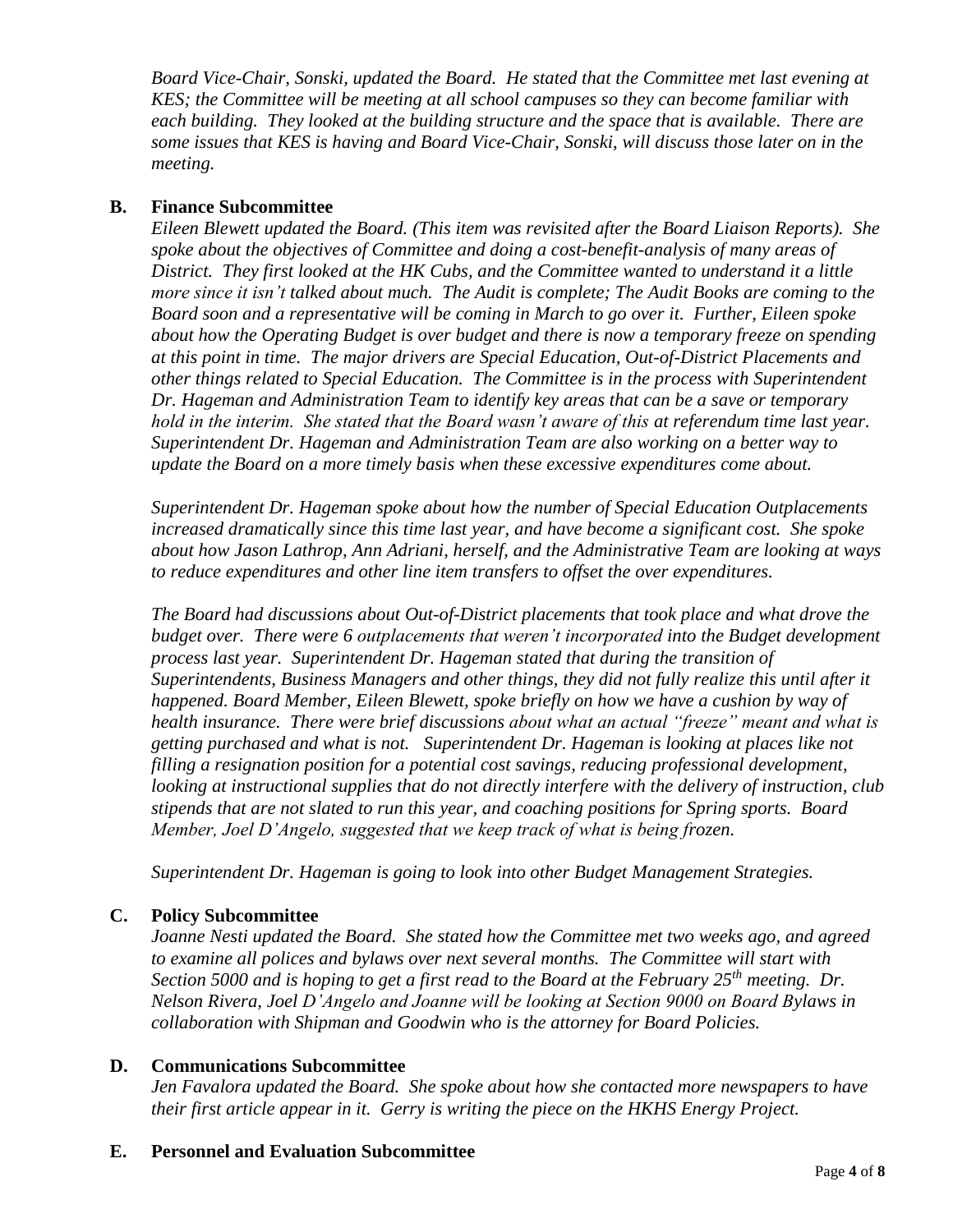*No Report.*

## **Board Liaison Reports**

# **A. Healthy Communities – Healthy Kids Council**

*No Report. Superintendent Dr. Hageman spoke about the HKY&FS Grant. Principals at Elementary schools and HKIS approved a partnership of the grant to approve a Community Based Mentoring Program. Laurie Ruderfer the Director of HKY&FS will be meeting with Principal Whidden and Principal Reed in the coming weeks to talk about the implementation of that mentoring program. Superintendent Dr. Hageman spoke about how the adults would come from the Community, vetting mechanism, students who would participate would be from a recommendation of a School based team with parents' permission. The details still are coming about and the program will take place during school. This will have an adult/buddy type of support.*

*Board Member, Gerry Matthews, extended a huge Thank You to the grantor and believes if this had some publicity it may encourage others to get involved.* 

*Board Member, Eileen Blewett, arrived at approximately 7:17 p.m.*

# **B. LEARN**

*Jen Favalora updated the Board. She spoke about the fiscal state of LEARN and the grants they received and did not receive. Jen stated that they didn't receive the Birth to 3 which went out to a private firm, and stated that a lot more private firms are being awarded funding for these types of programs. She spoke about the Legislative sessions coming up in February, one of things on the docket is that Middle and High School later start times at the State Level. Jen briefly touched about opportunities for LEARN to help us out, find ways to make Regional cooperation with other schools by having these meetings at LEARN.*

- **C. Park & Recreation** *No Report*.
- **D. Haddam Board of Selectmen** *No Report.*
- **E. Killingworth Board of Selectmen** *No Report.*

## **Old Business:**

## **B. Report from the Public Building Committee: Presentation on Fieldhouse Project Options**

*Board Vice-Chair, Sonski, updated the Board. He spoke about how the Committee met on January 29th , and they have a Sophomore student that joined the Committee. He stated that Principal Hayward, Lynne Flint, Superintendent Dr. Hageman and Tom Hibbard reviewed potential advancements that could be done at the same time as replacing the gym floor. The PBC voted to support a renovation of the space that would be concurrent with the floor replacement starting in April and finishing before the start of the 2020 Academic year. Board Vice-Chair, Sonski, spoke about the important scope of this project and the costs associated with it. The Field House is eligible for State reimbursement at just under 50%. All the other enhancements will be at a 100% cost to the District.* 

*Tom Hibbard updated the Board. He went through the enhancements and estimated costs with the Board. He spoke on estimated costs, permits and fees, mobilization fees, safety, dumpsters, removal*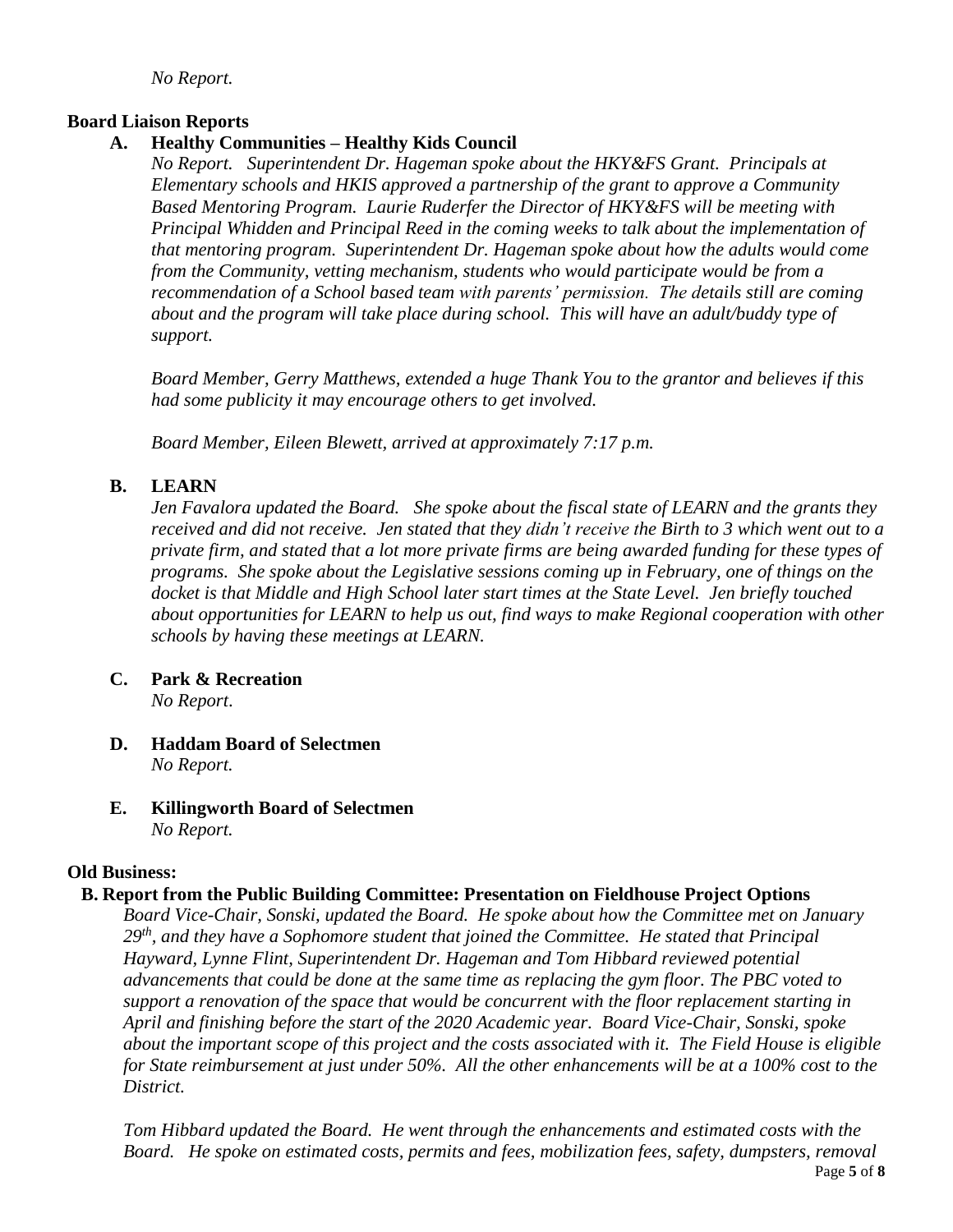*of gymnasium floors, disposal of items, removal and storage of bleachers, banners, etc., demolition of the sound system, site restoration fees. Further, Tom spoke about improvements to the bleachers, interior painting, new basketball backboards, new scoreboard with shot clock, folding partitions, drop curtains, drop down practice cage for batting, replacement of 2 water fountains, emergency voice evacuation system, upgraded sound system (used for games, pep rallies), tinting of windows on the south and west sides (opaque film on it) with an estimated total of \$1,218,561. Tom put in \$50,000 as a placeholder for the sound system and approximately \$600,000 would be out-of-pocket for the District.*

*Board Member, Eileen Blewett, said the water fountains are already installed so please take \$3,000 off the estimated cost list.*

*There were discussions about the shock clock, caulking of windows that leak in the gymnasium, lighting replacement and if there will be a manager on site to monitor things. Tom Hibbard will be there doing a weekly visit and Fuss and O'Neill will be there for all the abatement process. Tom Hibbard also went over the installation, painting and floor process. He believes the timeline for the project is reasonable; however, it is getting it approved by the State that could be harder since there is a backlog there for projects. He also stated that they have started working on drawings.*

*Tim Hibbard left the meeting at approximately 8:13 p.m.*

*Principal Donna Hayward and Lynne Flint left the meeting at approximately 8:15 p.m.*

#### **C. Superintendent's Mid-Year Review\***

*Joanne Nesti MOVED and Dr. Nelson Rivera SECONDED a motion to TABLE this item.*

*Motion passed unanimously 10-0-0 by the following Show of Hands:*

|               | Kathleen Zandi YES $\sqrt{}$ NO A            | Shawna Goldfarb YES $\sqrt{N}$ NO |                |     | A            |
|---------------|----------------------------------------------|-----------------------------------|----------------|-----|--------------|
| Peter Sonski  | YES $\sqrt{}$<br>NO<br>A                     | Jennifer Favalora YES $\sqrt{}$   |                |     | NO A         |
|               | Gerry Matthews YES $\sqrt{\phantom{a}}$ NO A | Dr. Nelson Rivera YES $\sqrt{}$   |                | NO  | $\mathbf{A}$ |
| Joel D'Angelo | YES $\sqrt{ }$<br>NO.<br>$\overline{A}$      | Eileen Blewett                    | YES $\sqrt{ }$ | NO. | $\mathbf{A}$ |
| Brenda Buzzi  | YES $\sqrt{}$<br>NO.                         | Joanne Nesti                      | YES $\sqrt{ }$ | NO. | $\mathsf{A}$ |
|               |                                              | Suzanne Sack                      | Absent         |     |              |

#### **Consent Agenda:**

*The donations on the Consent Agenda are made to the school system as a whole, and the Superintendent may direct any monies to specific schools or programs at her discretion.*

- A. Acceptance of a donation in the amount of \$502.50 from Box Tops for Education to be deposited into the Student Activity Fund. Submitted by Brienne Whidden, Principal of Burr District Elementary School.
- B. Acceptance of a donation in the amount of \$386.92 from the Burr PTO for Transportation of the Kindergarten's Field Trip to be deposited into the Student Activity Field Trip Fund. Submitted by Brienne Whidden, Principal of Burr District Elementary School.
- C. Acceptance of a donation in the amount of \$100.00 from the Haddam Junior Women's Club to be deposited into the Student Activity Fund. Submitted by Brienne Whidden, Principal of Burr District Elementary School.
- D. Acceptance of a donation in the amount \$42.38 from Lathrop Vending to be deposited into the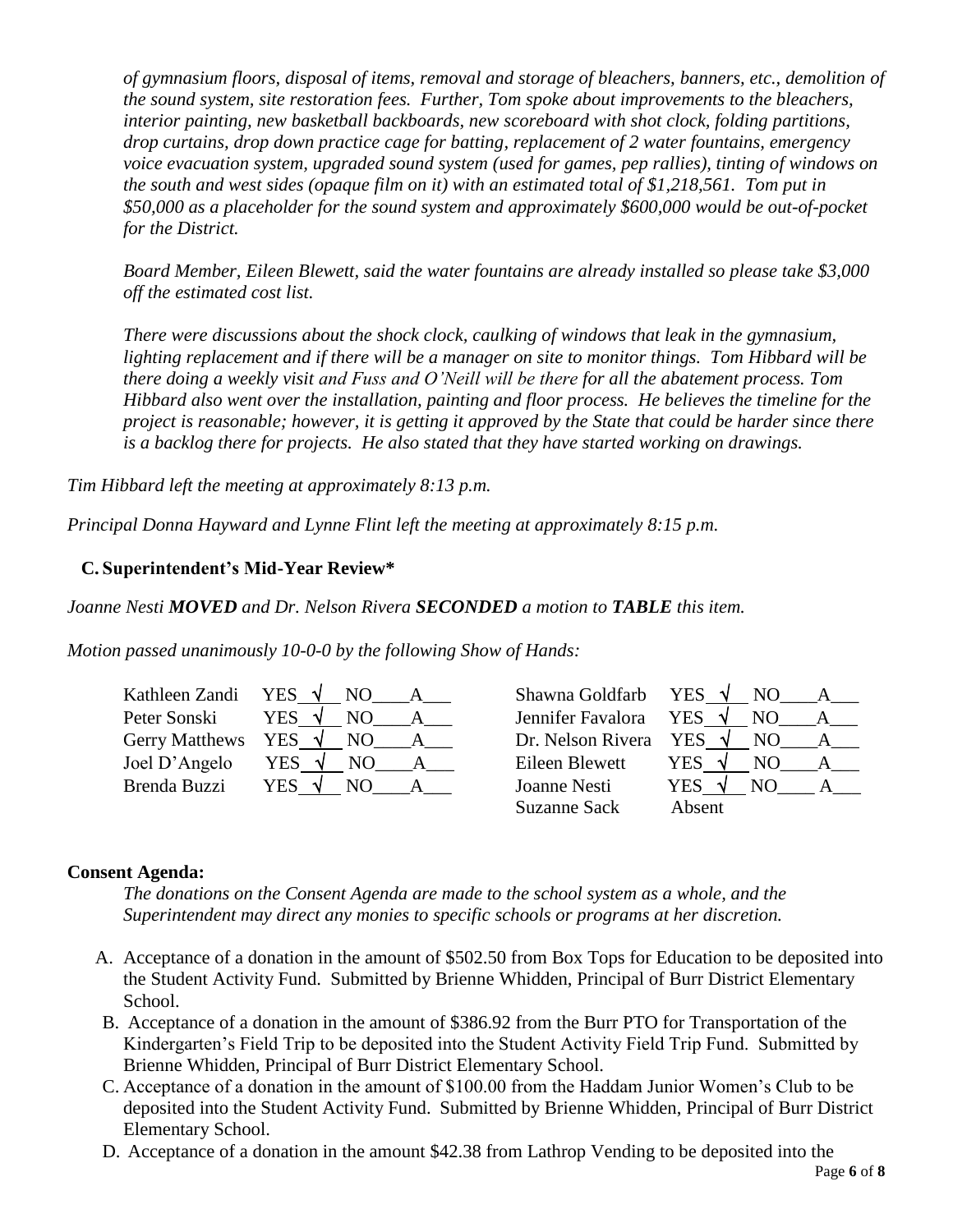Principal's Account. Submitted by Donna Hayward, Principal of Haddam-Killingworth High School.

*Gerry Matthews MOVED and Kathy Zandi SECONDED a motion to approve Consent Items A-D as presented with gratitude.* 

*Motion passed unanimously 10-0-0 by the following Show of Hands:*

| Kathleen Zandi YES $\sqrt{N}$ NO |                                         | Shawna Goldfarb YES $\sqrt{N}$ NO | $A \quad \alpha$                      |  |
|----------------------------------|-----------------------------------------|-----------------------------------|---------------------------------------|--|
| Peter Sonski                     | YES $\sqrt{ }$<br>NO.<br>$\mathbf A$    | Jennifer Favalora YES $\sqrt{}$   | NO.<br>$\mathbf{A}$                   |  |
|                                  | Gerry Matthews YES $\sqrt{}$ NO A       | Dr. Nelson Rivera YES $\sqrt{}$   | NO<br>$\overline{A}$                  |  |
| Joel D'Angelo                    | YES $\sqrt{ }$<br>NO.<br>$\cdot$ $\_\A$ | Eileen Blewett                    | YES $\sqrt{ }$<br>NO.<br>A            |  |
| Brenda Buzzi                     | YES $\sqrt{ }$<br>NO.                   | Joanne Nesti                      | YES $\sqrt{ }$<br>NO.<br>$\mathbf{A}$ |  |
|                                  |                                         | Suzanne Sack                      | Absent                                |  |

#### **New Business:**

#### **A. KES Roof**

*Board Vice-Chair, Sonski, updated the Board. He spoke about how during the Facilities tour yesterday at KES, they learned the effects of a leak over the kitchen in the school. Board Vice-Chair, Sonski, spoke about how the roof was repaired within the last 2 years, but unfortunately the repairs didn't hold up well and the leak reoccurred and made damage. John Mercier and staff made contact with some Contractors and the Committee evaluated their options and are making a recommendation for a full replacement of the kitchen portion of the roof. Board Vice-Chair, Sonski, spoke on how this was on the Capital Tier plan, and this project is being paid for out of the Capital Project Fund.*

*John Mercier updated the Board. He spoke about how the roof has been on the Capital List for some time and it is approximately \$115,000 in costs to have it replaced over the weekend which is higher in price. John briefly spoke about how the roof is not a state reimbursable project.*

*Brief discussions took place about the Roof Leaking in the Gymnasium which is actually a heating element, Capital Projects Inventory at Tier 1, 2 and 3 Levels and how long the warranty will last.*

*Joel D'Angelo MOVED and Gerry Matthews SECONDED a motion to approve the replacement of roofing over the kitchen section at Killingworth Elementary School not to exceed \$115,000 out of the Capital Fund Account.*

*Motion passed unanimously 10-0-0 by the following votes:*

| Kathleen Zandi     | YES $\sqrt{ }$<br>NO. | Shawna Goldfarb       | YES $\sqrt{ }$ | NO. |  |
|--------------------|-----------------------|-----------------------|----------------|-----|--|
| Peter Sonski       | YES                   | Jennifer Favalora     | <b>YES</b>     | NO. |  |
| Gerry Matthews YES | ่√<br>NO.             | Dr. Nelson Rivera YES | $\sim$         | NO  |  |
| Joel D'Angelo      | <b>YES</b><br>NO.     | Eileen Blewett        | <b>YES</b>     | NО  |  |
| Brenda Buzzi       | YES                   | Joanne Nesti          | YES            |     |  |

| Kathleen Zandi YES √ NO |                                        | Shawna Goldfarb YES $\sqrt{N}$ NO |                                       |
|-------------------------|----------------------------------------|-----------------------------------|---------------------------------------|
| Peter Sonski            | YES $\sqrt{}$<br>NO.<br>$\overline{A}$ | Jennifer Favalora YES $\sqrt{}$   | NO –                                  |
|                         | Gerry Matthews YES $\sqrt{NO_{max}}$ A | Dr. Nelson Rivera YES $\sqrt{}$   | NO.<br>$\mathbf{A}$                   |
| Joel D'Angelo           | YES $\sqrt{ }$<br>NO A                 | Eileen Blewett                    | YES $\sqrt{ }$<br>NO.                 |
| Brenda Buzzi            | YES $\sqrt{ }$<br>NO.                  | Joanne Nesti                      | YES $\sqrt{ }$<br>NO.<br>$\mathbf{A}$ |
|                         |                                        | <b>Suzanne Sack</b>               | Absent                                |
|                         |                                        |                                   |                                       |

# **From the Superintendent:**

**A. Legislative Update**